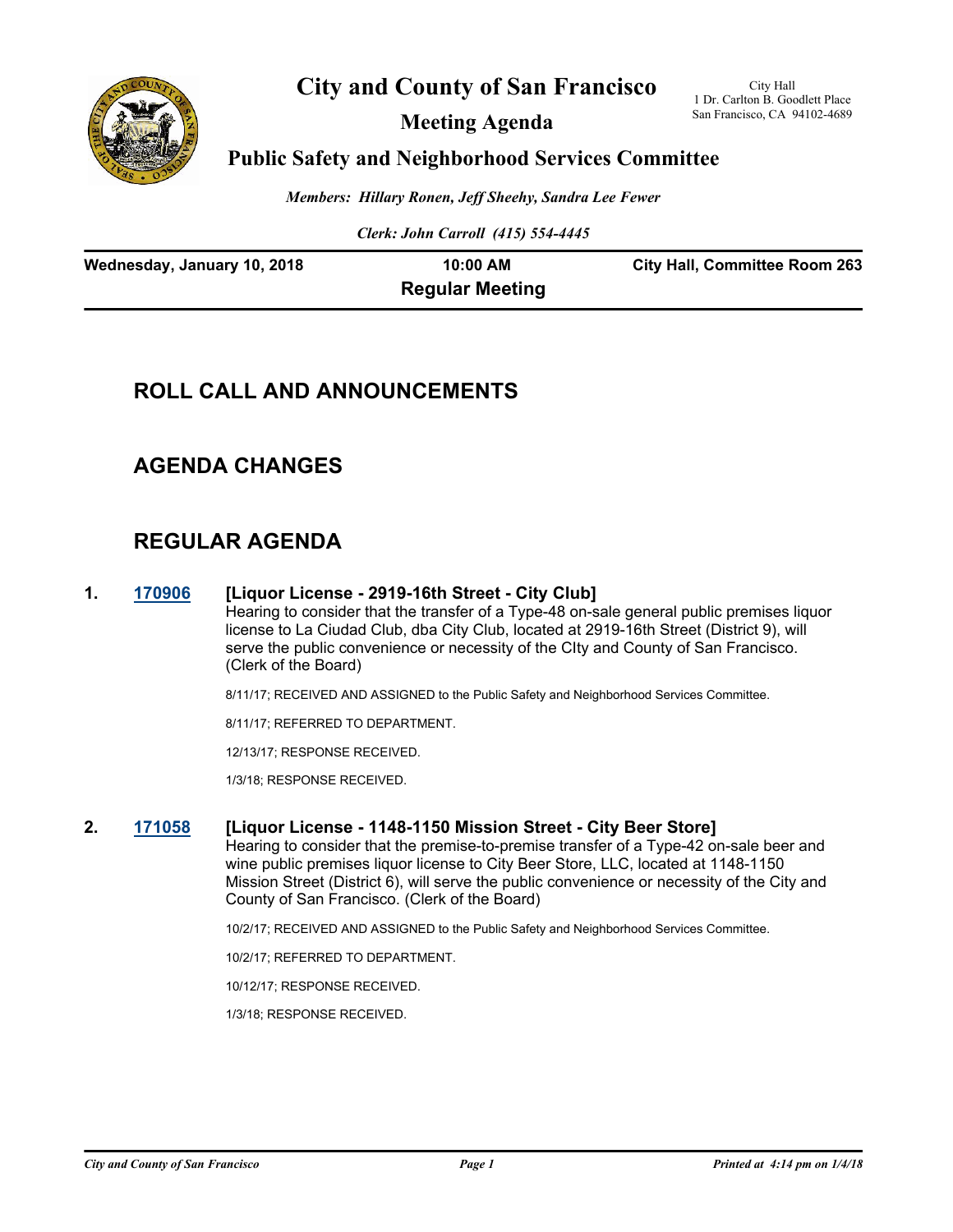## **3. [171214](http://sfgov.legistar.com/gateway.aspx?m=l&id=32756) [Hearing - Anti-LGBTQ Hate Crimes]**

#### **Sponsor: Sheehy**

Hearing on anti-LGBTQ hate crimes; and requesting the District Attorney, Human Rights Commission, and the Police Department to report.

11/14/17; RECEIVED AND ASSIGNED to the Public Safety and Neighborhood Services Committee.

11/21/17; REFERRED TO DEPARTMENT.

12/7/17; CONTINUED TO CALL OF THE CHAIR.

# **ADJOURNMENT**

# **LEGISLATION UNDER THE 30-DAY RULE**

*NOTE: The following legislation will not be considered at this meeting. Board Rule 3.22 provides that when an Ordinance or Resolution is introduced which would CREATE OR REVISE MAJOR CITY POLICY, the Committee to which the legislation is assigned shall not consider the legislation until at least thirty days after the date of introduction. The provisions of this rule shall not apply to the routine operations of the departments of the City or when a legal time limit controls the hearing timing. In general, the rule shall not apply to hearings to consider subject matter when no legislation has been presented, nor shall the rule apply to resolutions which simply URGE action to be taken.*

## **[171317](http://sfgov.legistar.com/gateway.aspx?m=l&id=32859) [Health Code - Banning Sale of Animal Fur Products] Sponsor: Tang**

Ordinance amending the Health Code to ban the sale in San Francisco of animal fur products.

12/12/17; ASSIGNED UNDER 30 DAY RULE to the Public Safety and Neighborhood Services Committee.

12/20/17; REFERRED TO DEPARTMENT.

#### **[171318](http://sfgov.legistar.com/gateway.aspx?m=l&id=32860) [Public Works Code - Fees for Autonomous Delivery Device Testing and Nighttime Work Permits] Sponsor: Yee**

Ordinance amending the Public Works Code to establish fees for Autonomous Delivery Device Testing permits and appeals of Public Works Director's decisions regarding such permits, and to increase fees for Nighttime Work permits.

12/12/17; ASSIGNED UNDER 30 DAY RULE to the Public Safety and Neighborhood Services Committee.

12/20/17; REFERRED TO DEPARTMENT.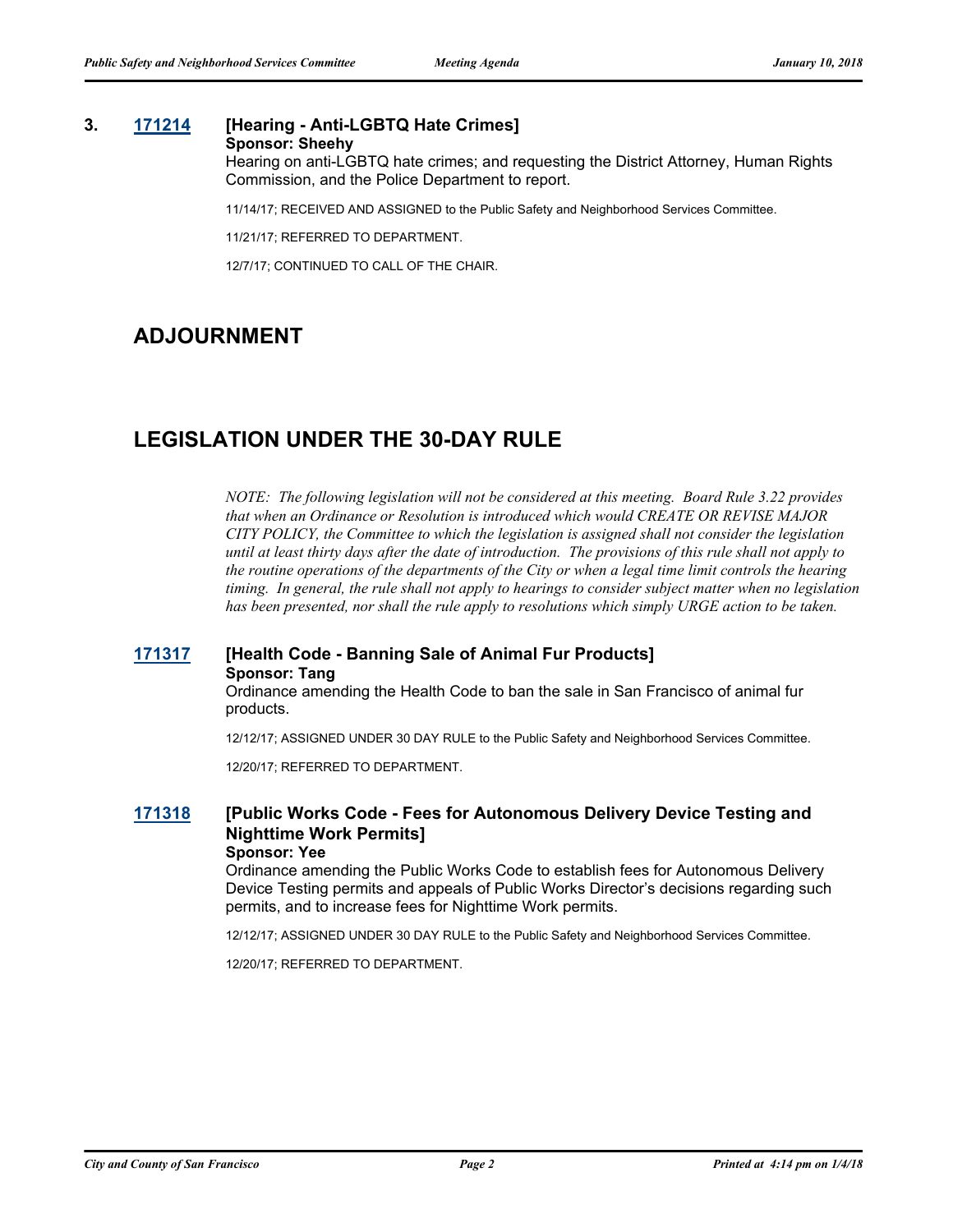## **Agenda Item Information**

Each item on the Consent or Regular agenda may include the following documents:

1) Legislation, 2) Budget and Legislative Analyst report,

3) Department or Agency cover letter and/or report, 4) Public correspondence

Items will be available for review at City Hall, 1 Dr. Carlton B. Goodlett Place, Room 244, Reception Desk.

### **Meeting Procedures**

The Board of Supervisors is the legislative body of the City and County of San Francisco. The Board has several standing committees where ordinances and resolutions are the subject of hearings at which members of the public are urged to testify. The full Board does not hold a second public hearing on measures which have been heard in committee.

Board procedures do not permit: 1) persons in the audience to vocally express support or opposition to statements by Supervisors or by other persons testifying; 2) ringing and use of cell phones, pagers, and similar sound-producing electronic devices; 3) bringing in or displaying signs in the meeting room; and 4) standing in the meeting room.

Each member of the public will be allotted the same maximum number of minutes to speak as set by the President or Chair at the beginning of each item or public comment, excluding City representatives, except that public speakers using interpretation assistance will be allowed to testify for twice the amount of the public testimony time limit. If simultaneous interpretation services are used, speakers will be governed by the public testimony time limit applied to speakers not requesting interpretation assistance. Members of the public who want a document placed on the overhead for display should clearly state such and subsequently remove the document when they want the screen to return to live coverage of the meeting.

IMPORTANT INFORMATION: The public is encouraged to testify at Committee meetings. Persons unable to attend the meeting may submit to the City, by the time the proceedings begin, written comments regarding the agenda items. These comments will be made a part of the official public record and shall be brought to the attention of the Board of Supervisors. Written communications should be submitted to the Clerk of the Board or Clerk of the Committee: 1 Dr. Carlton B. Goodlett Place, Room 244, San Francisco, CA 94102. Communications not received prior to the hearing may be delivered to the Clerk of the Board or Clerk of the Committee at the hearing and you are encouraged to bring enough copies for distribution to all of its members.

LAPTOP COMPUTER FOR PRESENTATIONS: Contact City Hall Media Services at (415) 554-7490 to coordinate the use of the laptop computer for presentations. Presenters should arrive 30 minutes prior to the meeting to test their presentations on the computer.

COPYRIGHT: System content that is broadcasted live during public proceedings is secured by High-bandwidth Digital Content Protection (HDCP), which prevents copyrighted or encrypted content from being displayed or transmitted through unauthorized devices. Members of the public who utilize chamber digital, audio and visual technology may not display copyrighted or encrypted content during public proceedings.

AGENDA PACKET: Available for review in the Office of the Clerk of the Board, City Hall, 1 Dr.Carlton B Goodlett Place, Room 244, or on the internet at http://www.sfbos.org/meetings. Meetings are cablecast on SFGovTV, the Government Channel 26. For DVD copies and scheduling call (415) 554-4188.

LANGUAGE INTERPRETERS: Requests must be received at least 48 hours in advance of the meeting to help ensure availability. Contact Peggy Nevin at (415) 554-5184. AVISO EN ESPAÑOL: La solicitud para un traductor debe recibirse antes de mediodía de el viernes anterior a la reunion. Llame a Peggy Nevin at (415) 554-5184. Paunawa: Ang mga kahilingan ay kailangang matanggap sa loob ng 48 oras bago mag miting upang matiyak na matutugunan ang mga hiling. Mangyaring tumawag ka sa (415) 554-5184.